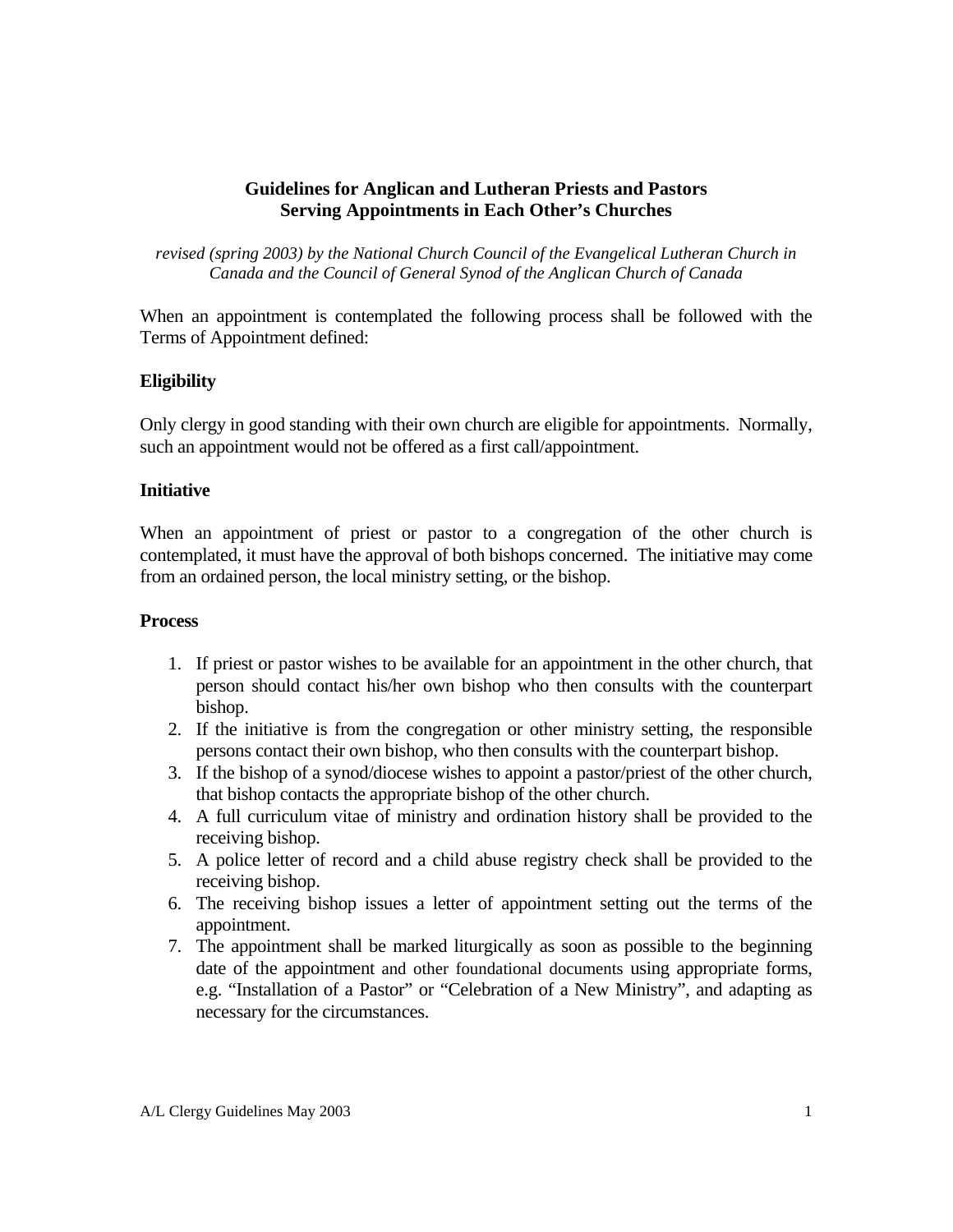## **Terms of Appointment**

Terms of appointment shall include:

- 1. Length of the appointment
- 2. Remuneration, including housing, travel, pension and benefits
- *3.* Salary/stipend shall be according to the scale of the receiving synod/diocese. The salary source is responsible for provision of housing or an allowance in lieu thereof, and travel reimbursement, both according to the scale of the receiving church.
- 4. Pension, Long Term Disability and Continuing Education contributions will be paid into the plan(s) of the originating church. Other benefits (e.g. group health) will normally be according to the plan(s) of the originating church but may be negotiated between the two bodies, as these plans vary from one synod/diocese to another. Any details can be negotiated by the employing and sending bishops in consultation with the pension and benefits departments of the two churches.
- 5. Vacation, days off, educational leave and sabbatical leave shall be in accordance with the policy of the receiving church.
- 6. Provision for review after one year under the polity and practice of the receiving diocese/synod

# **Orientation**

- 1. The receiving bishop shall appoint a mentor to assist the clergy person in acquiring a working knowledge of the polity and practice of the receiving church, and to be available as a resource during the course of the appointment.
- 2. Items to be included in orientation shall include at least (as appropriate):
	- a. Constitutions/canons of congregation, synod/diocese and national church
	- b. ELCIC Statement on Sacramental Practices
	- c. Any guidelines presently in effect in the synod/diocese and national church
	- d. Conduct of worship and pastoral care in that church
	- e. Introduction to the theological emphases of the receiving church
- 3. The mentor shall conduct an exit interview at the end of the appointment and ensure that appropriate parish records have been kept.

# **Accountability**

1. All persons appointed under this guideline are subject to the discipline of the receiving church and shall be required to comply with all applicable regulations in effect in that church, including canons/constitutions, policies and guidelines. If matters of discipline arise the receiving bishop shall not institute proceedings until notice has been given to the bishop of the sending church and that bishop has given consent for proceedings to be instituted. The sending bishop shall either give consent or institute proceedings in the sending church. Deposition/removal from roster may only be imposed by the sending church.